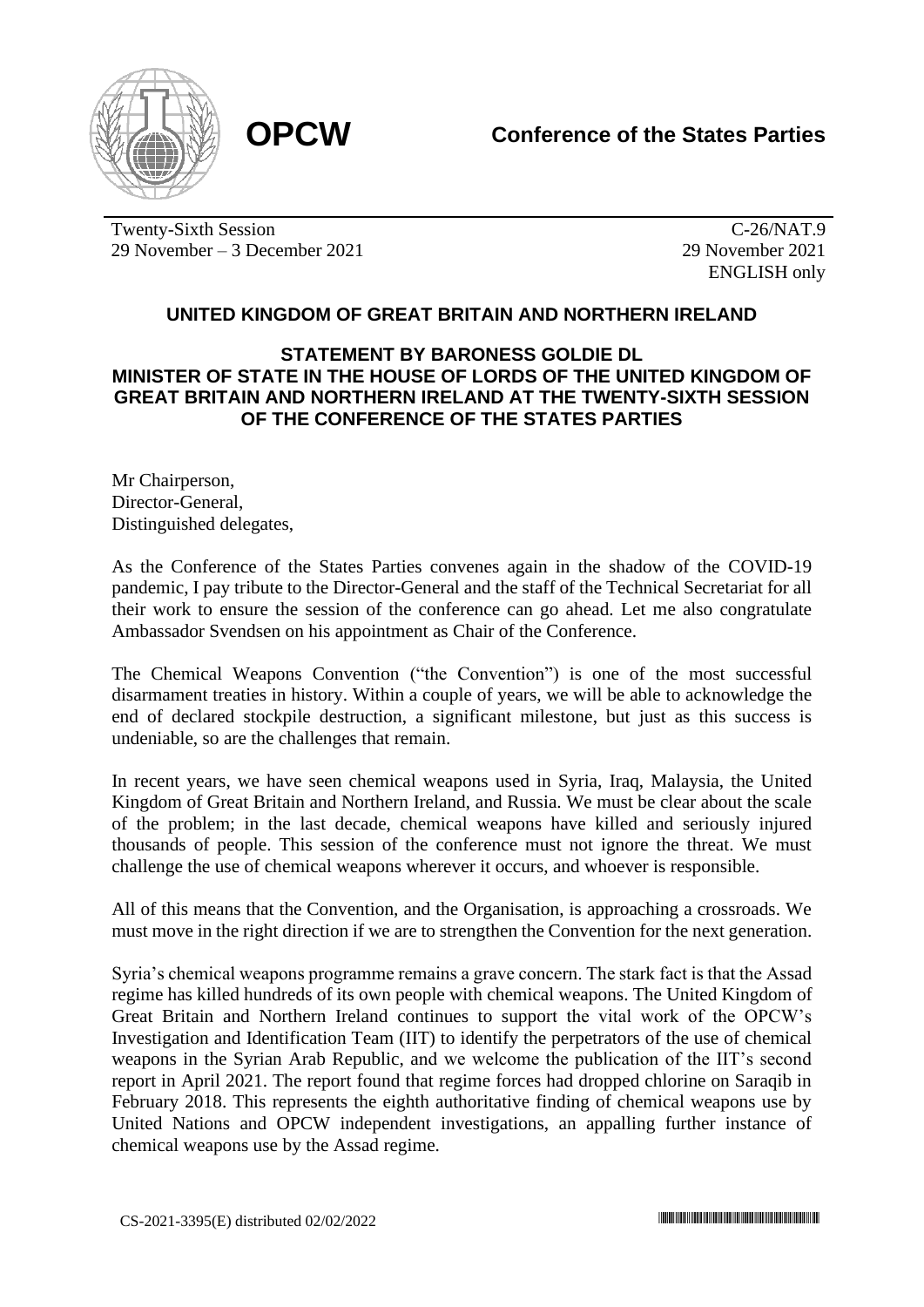C-26/NAT.9 page 2

In this context, it was right that the Twenty-Fifth Session of the Conference of the States Parties suspended some of the Syrian Arab Republic's OPCW rights and privileges until they demonstrate compliance with the Convention. The Syrian Arab Republic must cooperate fully with the Organisation and comply with United Nations Security Council resolution 2118, including issuing visas to all OPCW staff that request them. Any retained chemical weapons that have not been destroyed pose a serious threat to international peace and security and must be declared to the OPCW immediately. The Syrian Arab Republic, like every other State Party, must exclude completely the possibility of using chemical weapons in any circumstances.

The Syrian Arab Republic must, above all, account for its deadly chemical attacks, declare every aspect of its chemical weapons programme, and resolve all outstanding issues in its original declaration.

It is high time that Syria does what is necessary to come into compliance with the Convention.

The Russian Government must also account for its use of chemical weapons, both in the United Kingdom of Great Britain and Northern Ireland in 2018 and on its own territory in August 2020, against Mr Navalny. There is no plausible explanation for these poisonings other than Russian involvement and responsibility. The United Kingdom calls on the Russian Federation to declare novichok and any other declarable chemical weapon production or programmes to the OPCW. The Russian Federation must explain to the Conference of the States Parties how a novichok nerve agent, a weapon known to have been developed in the Soviet Union and Russia, came to be used last year against a Russian opposition politician on Russian territory.

In early October, the United Kingdom of Great Britain and Northern Ireland and 44 other States Parties posed serious questions to the Russian Federation, using Article IX of the Convention. The Russian authorities have made no attempt to account for the poisoning of Mr Navalny. Instead, we have heard ludicrous conspiracy theories and witnessed entirely unwarranted attacks on the integrity of others. Sadly, this mirrors Russia's response to the Salisbury attack and serves to underscore that the Russian Federation is once again ignoring its obligations under the Convention.

The construction of the new OPCW Centre for Chemistry and Technology and the approaching end of declared stockpile destruction are an opportunity to ensure that the OPCW is fit for the next twenty-five years. We have an opportunity to ensure that the Organisation is prepared for new threats and new demands; an opportunity to ensure that the Organisation is using the most modern technology in vital areas like verification and inspections; and an opportunity to ensure that the Organisation focuses its capacity-building efforts squarely on the needs of the participating States Parties in line with the Convention.

The Organisation is well placed to take advantage of these opportunities under the leadership of Director-General Arias. He has led the OPCW with distinction over his first term of office and the United Kingdom of Great Britain and Northern Ireland was pleased to join the other members of the Executive Council in recommending his re-appointment. On behalf of the United Kingdom of Great Britain and Northern Ireland, I offer our full support to Director-General Arias and look forward to the Twenty-Sixth Session of the Conference of the States Parties confirming his second term.